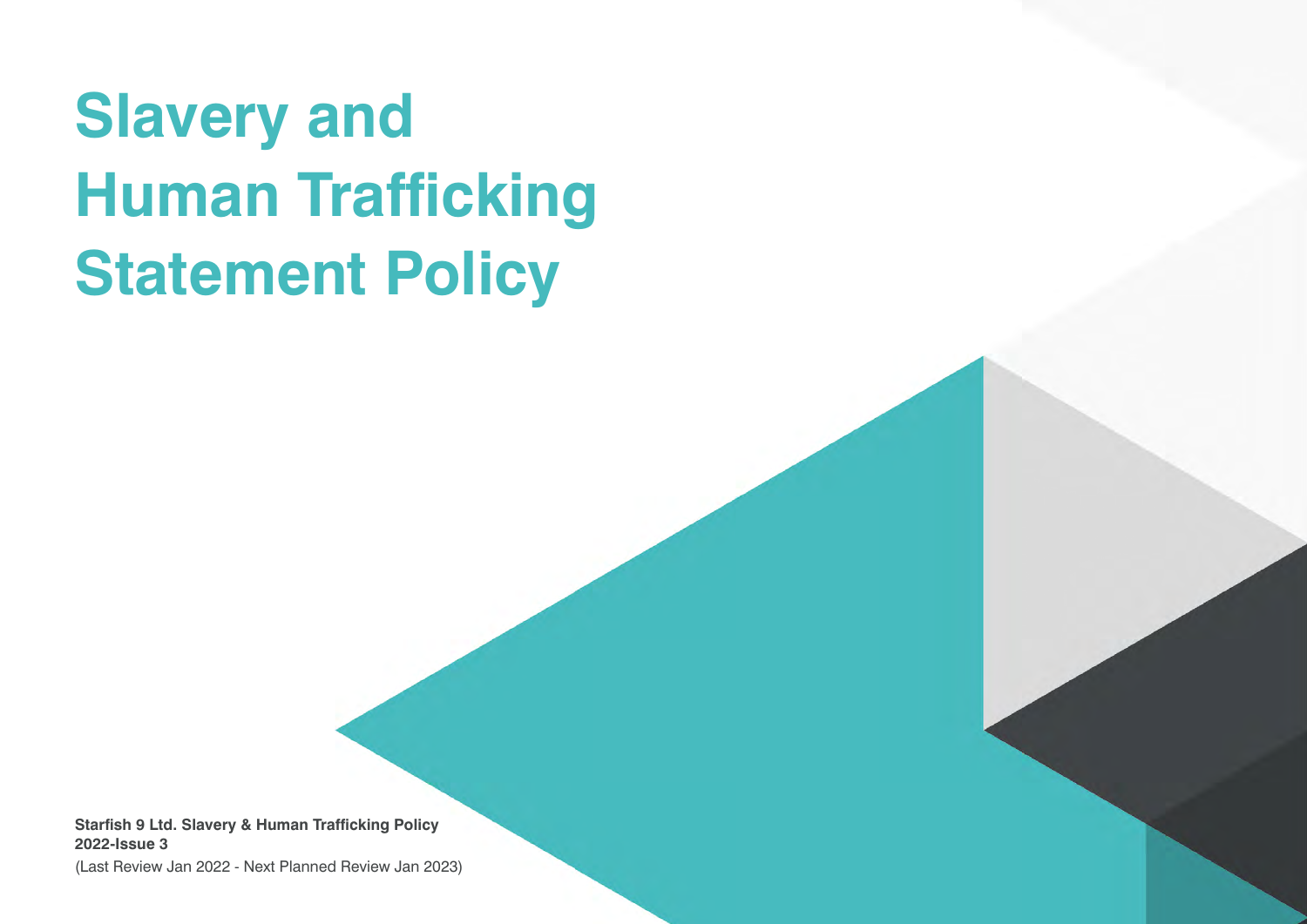# **Slavery and Human Trafficking Statement**

# **What this policy covers**

This policy applies to employees, workers and contractors.

Slavery and Human Trafficking remains a hidden blight on our global society. We all have a responsibility to be alert to the risks, however small, in our business and in the wider supply chain.

# **Our Commitment**

The Company is committed to ensuring that there is no modern slavery or human trafficking in our supply chains or in any part of our business.

We are committed to acting ethically and with integrity in all our business relationships and taking reasonable steps to ensure slavery and human trafficking are not taking place in any business or organisation that has any sort of a business relationship with our Company.

#### **Due diligence processes for slavery and human trafficking**

The Company has zero tolerance to slavery and human trafficking. We expect all those in our supply chain and contractors to comply with our values.

As part of our initiative to identify and mitigate risk the Company has in place systems to encourage the reporting of concerns and the protection of whistleblowers.

Our supply chain providers are always with a UK provider and we expect these entities to have suitable anti-slavery and human trafficking policies and processes.

#### **Training**

The management team are responsible for compliance within their respective departments and in their supplier relationships and have been trained accordingly.

There is a Company induction where our policies, procedures and expectations are outlined.

#### **Our effectiveness in combating slavery and human trafficking**

The Company uses the following key performance indicators to measure how effective we have been to ensure that slavery and human trafficking is not taking place in any part of our business or supply chains:

- Use of labour monitoring, right to work documentation and payroll audits
- We maintain a level of communication and personal contact with the next link in the supply chain to ensure their understanding of, and compliance with, our expectations.
- We regularly review supply chain policies, codes of conduct and our working practices to show commitment.